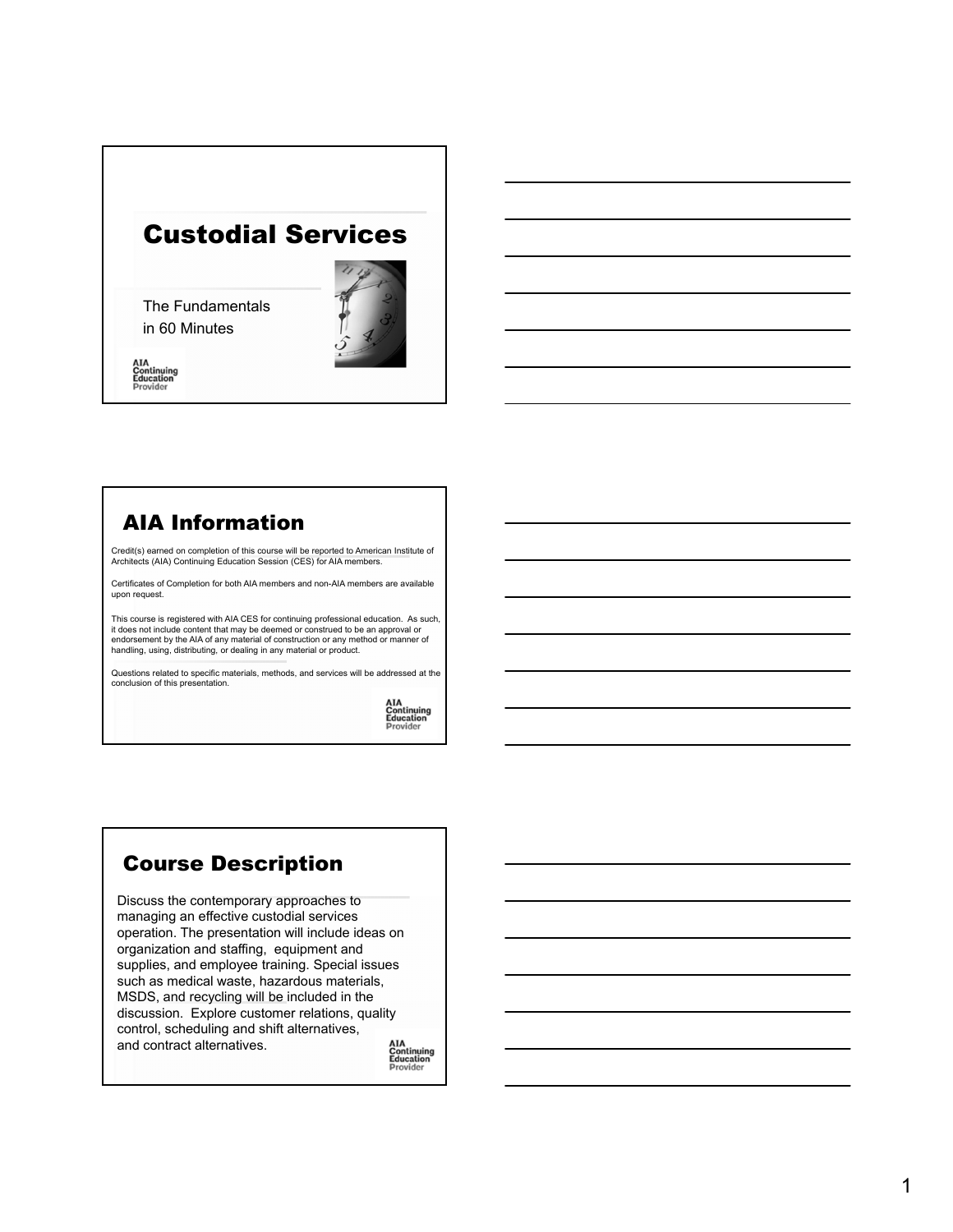## Learning Outcomes

Learning Objective 1: Learn what equipment is necessary to maintain higher education buildings.

Learning Objective 2: Learn what is required when handling medical waste, hazardous materials, and recycled goods.

Learning Objective 3: Learn how custodial staff relate to students.

Learning Objective 4: Learn what is needed for staff training. AIA<br>Continuing<br>Education Provider



#### Fundamental: Motivation

Don't underestimate **The motivation Conduction**<br>The meaning of the word "custodian"<br>The meaning of the word "custodian"

- 
- Extends facilities useful life
- **IDENTIFIELD I** Identifies building maintenance problems
- Contributes to "green" campus environment
- Creates safe environment
- **Impacts customer satisfaction**
- Ensures success of programs
- **Influences campus life on a daily basis**
- Comprises large % of total PP operation \$\$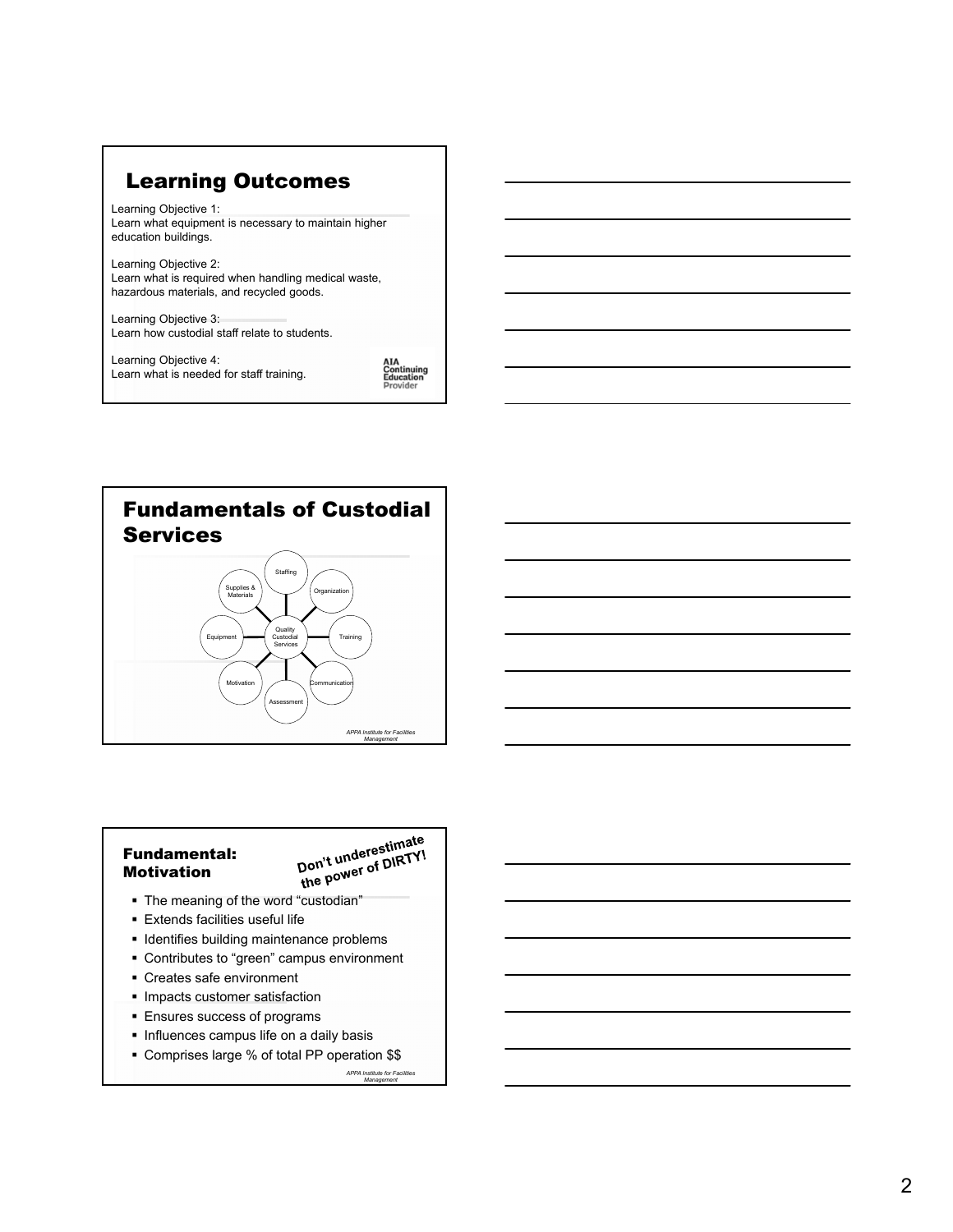



### Fundamental: Equipment

- **Inventory**
- Repairs
- Routine replacement schedule
- Automate where possible



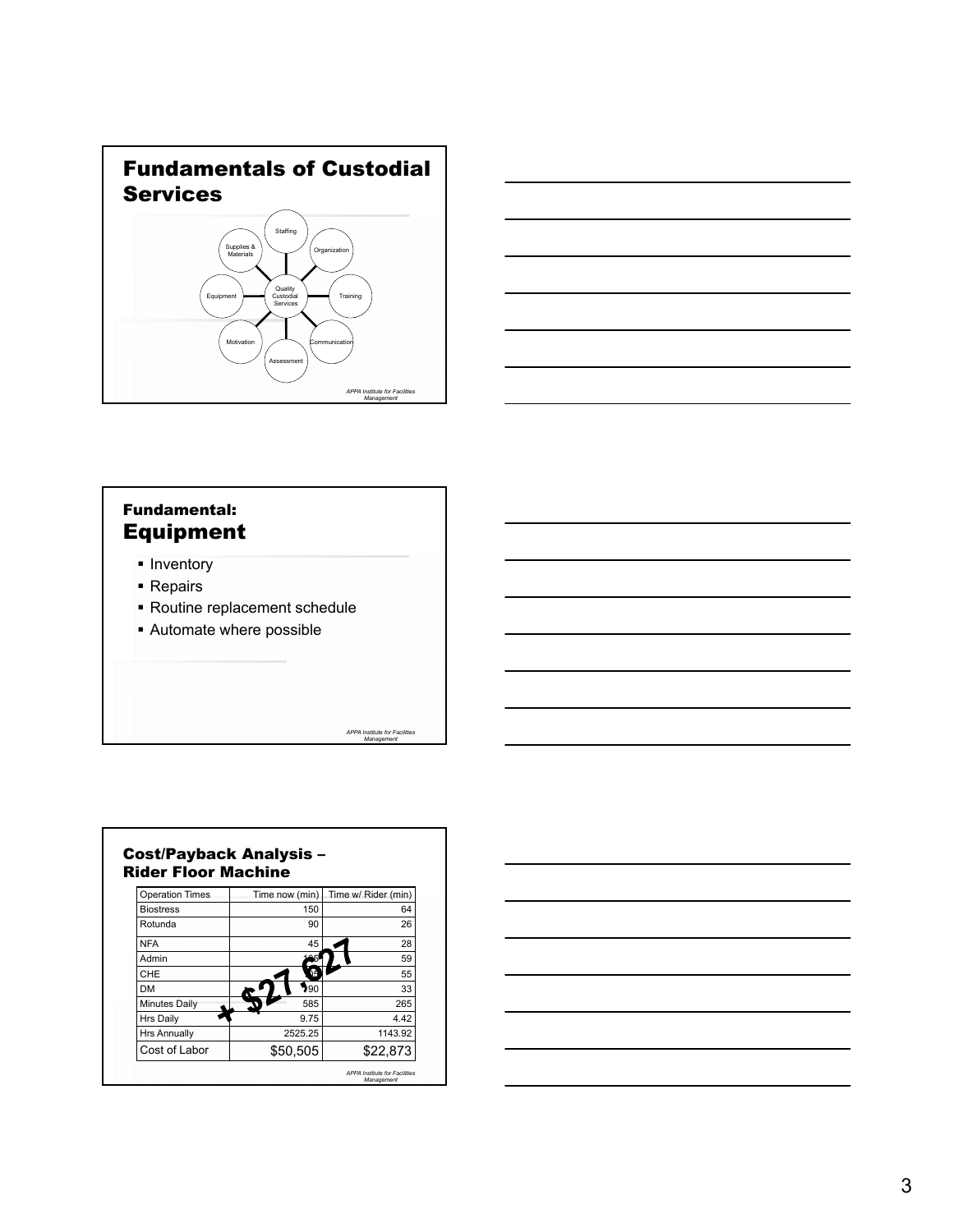| Labor Savings            | \$27,627 |
|--------------------------|----------|
| Rider Cost               | \$10,200 |
| Trailer                  | \$5,000  |
| Extra Deck               | \$2,500  |
| Total Investment         | \$17,700 |
| <b>Payback in Months</b> | 7.69     |





#### Cost/Payback Analysis – Rider Floor Machine

Other Considerations:

- **Saved hours of use on other equipment**
- Consistent quality level of clean
- Emphasis on the "first impression" halls
- Potential reduction in injuries
- **Increase intervals between complete** stripping operations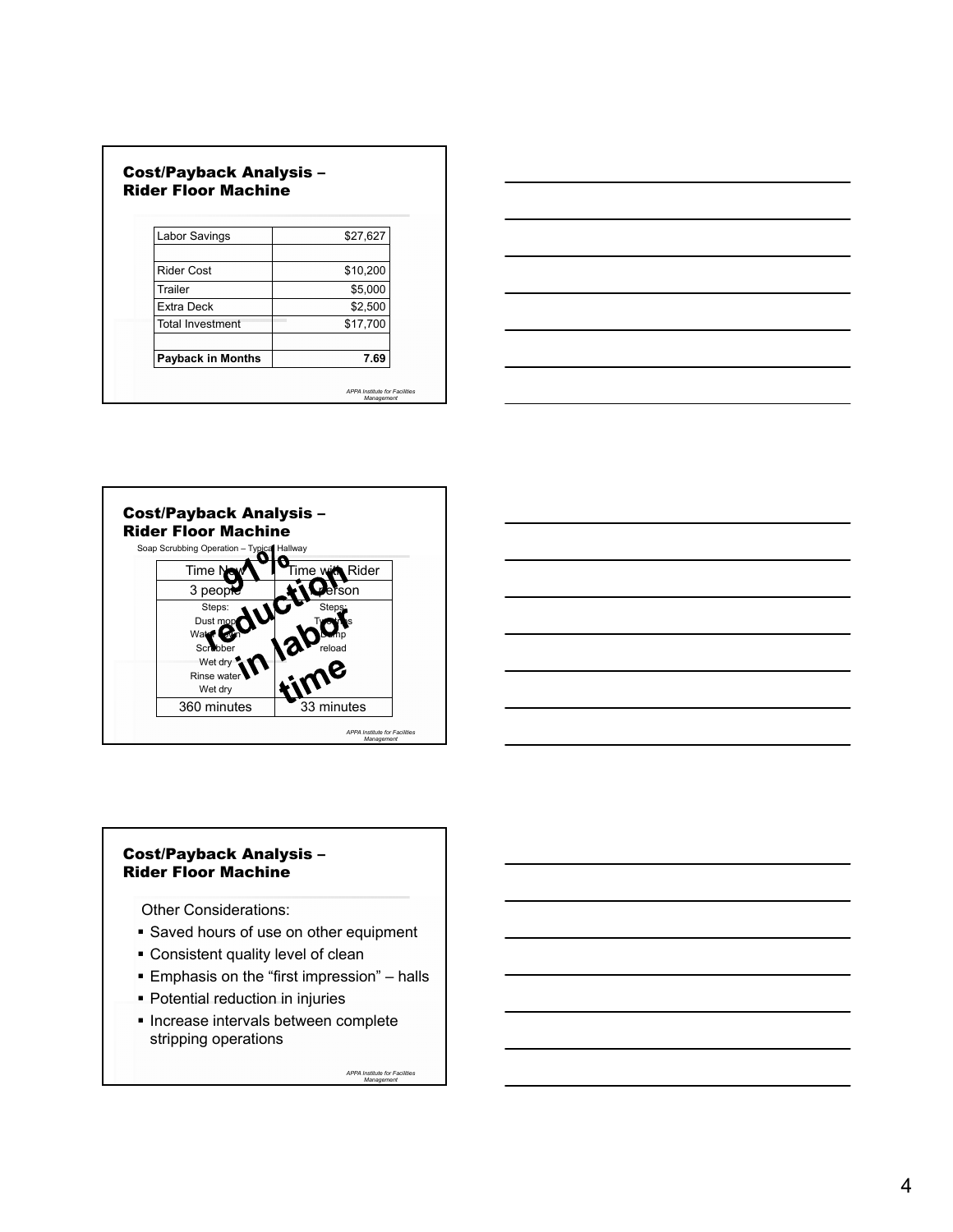| <b>Examples of Potential Savings</b>                                       |  |                 |                                      |              |        |         |  |
|----------------------------------------------------------------------------|--|-----------------|--------------------------------------|--------------|--------|---------|--|
| Automated Scrubbing Operation - Seamans Center Hallways                    |  |                 |                                      |              |        |         |  |
|                                                                            |  |                 | Before                               |              | After  | % Saved |  |
| <b>Estimated Annual Labor</b>                                              |  | \$              | 69.261                               | \$           | 13,319 | 81%     |  |
| Projected Total Cost over Service Life                                     |  | Ś               | 346,064                              | Ś            | 82.193 | 76%     |  |
| Automated Burnishing Operation - Seamans Center Hallways                   |  |                 |                                      |              |        |         |  |
|                                                                            |  | Before<br>After |                                      |              |        |         |  |
| <b>Estimated Annual Labor</b>                                              |  | Ś               | 4,828                                | \$           | 2.331  | 52%     |  |
| Projected Total Cost over Service Life                                     |  | Ś               | 27,900                               | Ś            | 23,126 | 17%     |  |
| Automated Vacuuming Operation - USB Second Floor Carpeted Circulation Area |  |                 |                                      |              |        |         |  |
|                                                                            |  | Before          |                                      | After        |        |         |  |
| <b>Estimated Annual Labor</b>                                              |  | \$              | $16,550$ $\overline{\phantom{1}}$ \$ |              | 2,748  | 83%     |  |
| Projected Total Cost over Service Life                                     |  | Ś               | 83,396                               | $\mathsf{s}$ | 21,797 | 74%     |  |
|                                                                            |  |                 |                                      |              |        | 13      |  |
|                                                                            |  |                 |                                      |              |        |         |  |





## Fundamental: Equipment

- **Inventory control**
- **Repairs**
- **Employee accountability and involvement**
- Routine replacement schedule
- Automate where possible
- Use properly/training
- What's new?
- "Green" equipment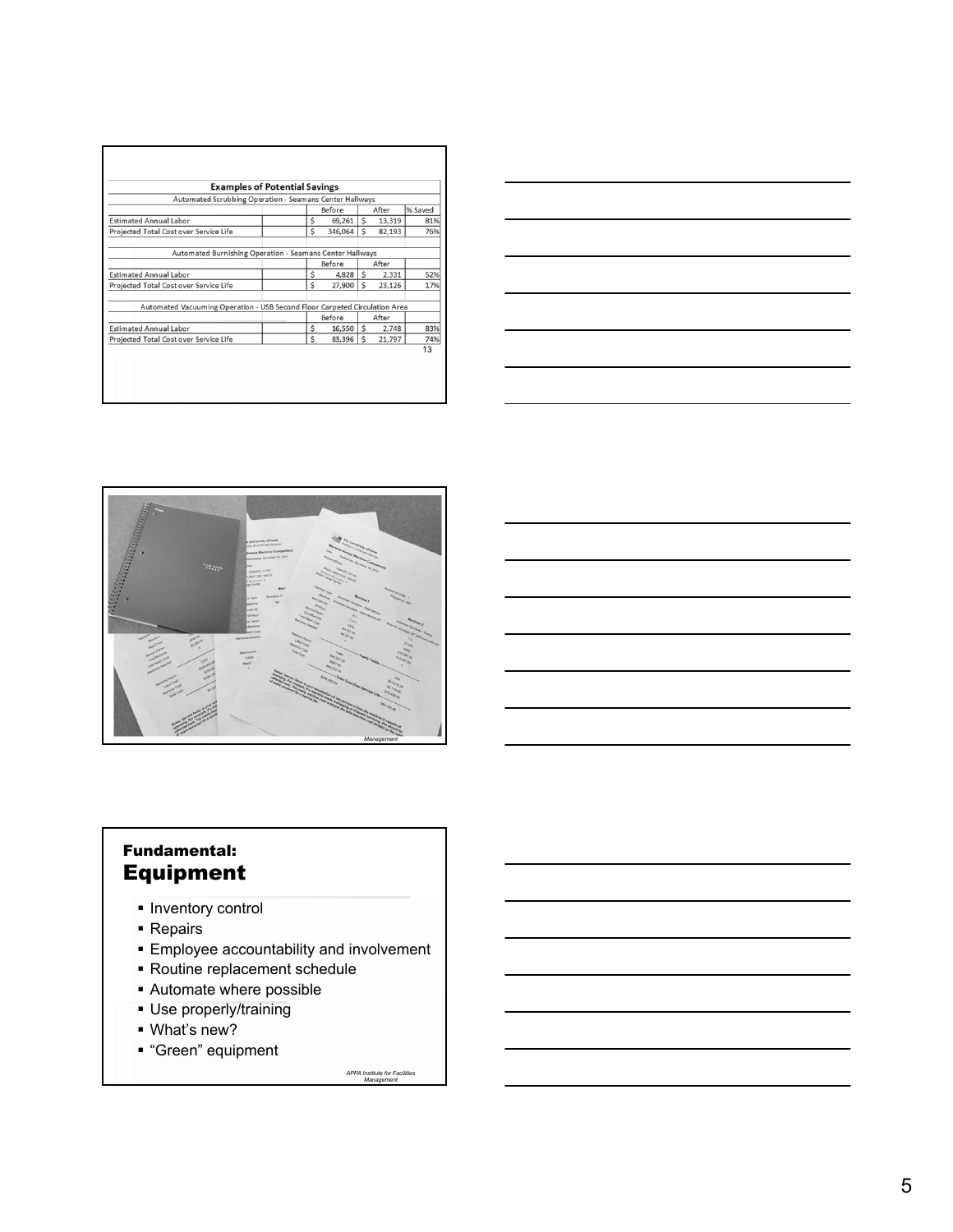



### Fundamental: Supplies and materials

- $\blacksquare$  Working relationship (not marriage  $\textcircled{\tiny{\textcircled{\tiny\textcirc}}}$ ) with vendors
- Try new products (but informed change)
- **Benefits of standardization**
- Bulk vs pre-packaged
- **Inventory and control**
- **Understand the science**
- Right products for the right job
- **"Green" supplies and materials**



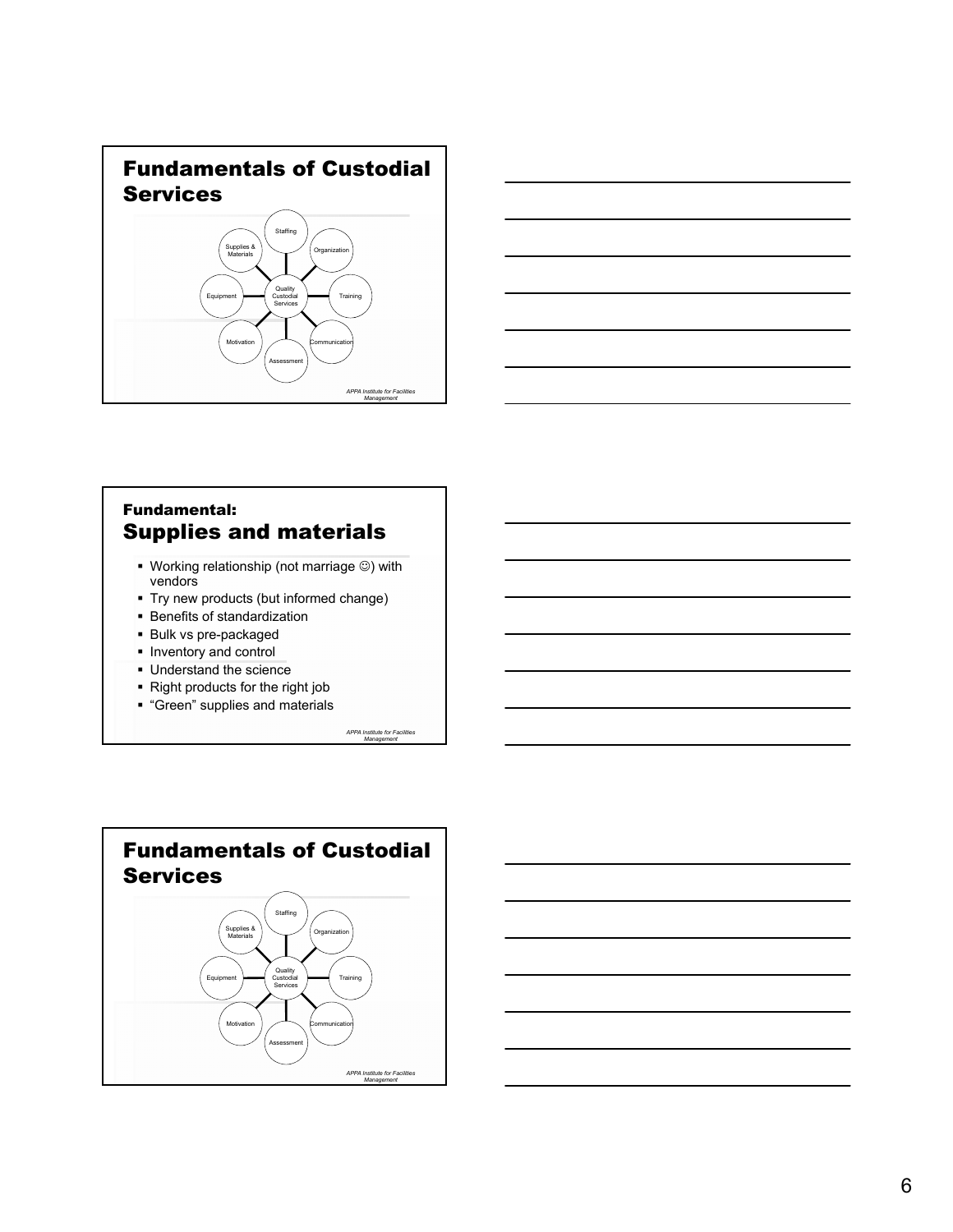### Fundamental: **Staffing**

The PEOPLE will The PEOPLE will<br>determine your level of<br>determine your level of success!

- **For new facilities?**
- **-** Looking at efficiency measures?
- "Green" staffing considerations
- Under cutback pressure?
- **Is outsourcing under consideration?**

Staffing matters……….The 80/20 Rule *APPA Institute for Facilities Management*

#### **Staffing** Calculation Methods

- By square foot
- **By fixture**
- **By similar space**
- By task/frequency/service level

Any system is not exact….beware of the "extras"! Other tasks either assigned or unassigned that will take away from available "cleaning" hours

*APPA Institute for Facilities Management*

#### Use formulas or estimates to answer staffing questions

How many square feet should each of the employees be cleaning?

With the staff that you have assigned are you achieving the results as shown by industry standard?

How do we increase our cleaning results from one level to another?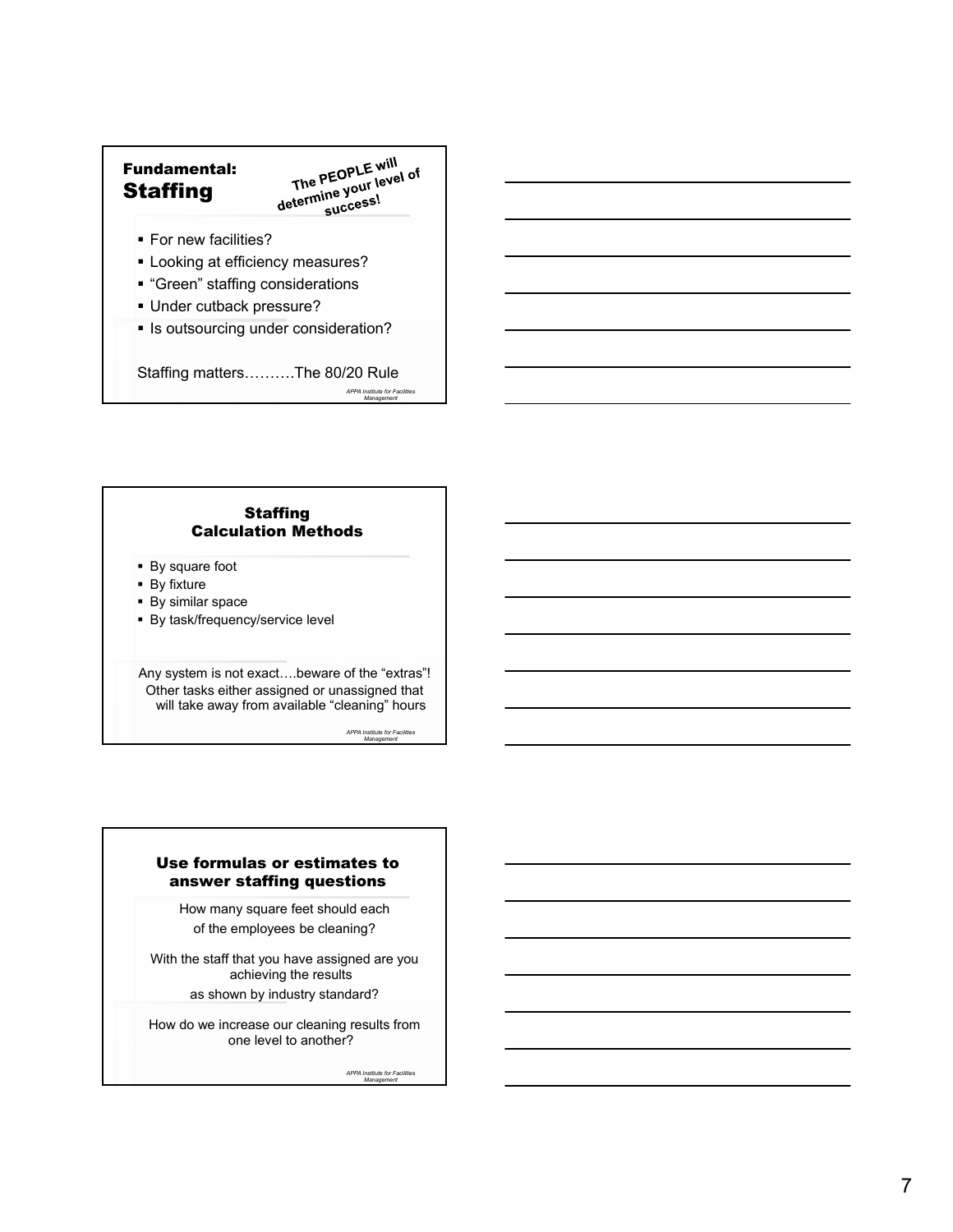# **Staffing Levels and Results** Cleaner?<br>Cleaner? Cleanest?<br>Cleanest? A successful staffing plan will define results Defining clean Clean = Frequencies

*APPA Institute for Facilities Management*

# APPA Appearance Levels

- Level 1 Orderly Spotlessness
- Level 2 Orderly Tidiness
- Level 3 Casual Inattention
- Level 4 Moderate Dinginess
- Level 5 Unkempt Neglect

*APPA Institute for Facilities Management*

# APPA Appearance Levels

- Level 1 Orderly Spotlessness
- Floors and base molding shine and/or are bright and clean; colors are fresh. There is no buildup in corners or along walls.
- All vertical and horizontal surfaces have a freshly cleaned or polished appearances and have no accumulation of dust, dirt, marks, streaks, smudges or fingerprints. Lights all work and fixtures are clean.
- Washroom and shower fixtures and tile gleam and are
- odor-free. Supplies are adequate. Trash containers and pencil sharpeners hold only daily
- waste, are clean and odor-free.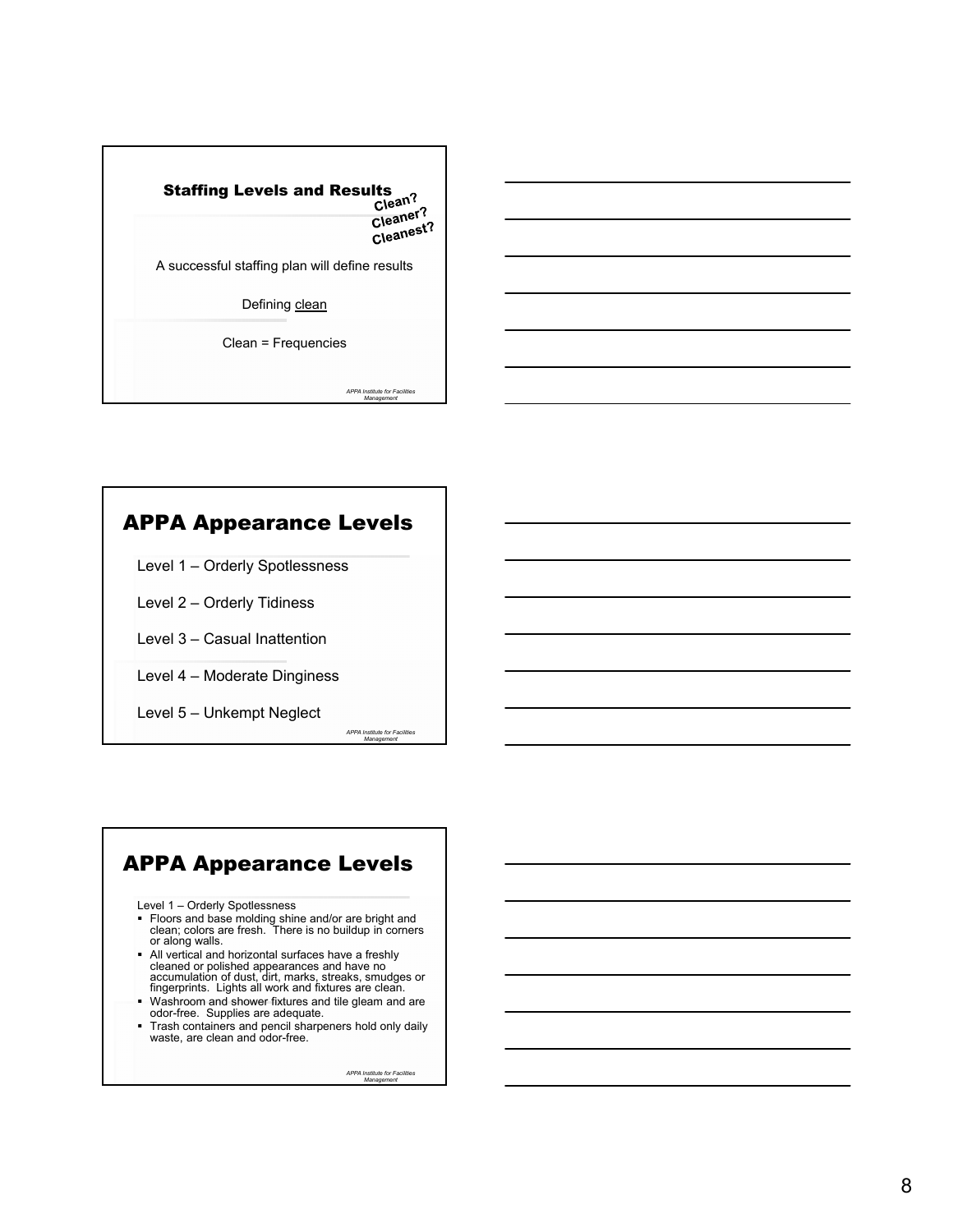# APPA Appearance Levels

Level 2 – Ordinary Tidiness

- Floors and base molding shine and/or are bright and clean. There is no buildup in corners or along walls. But there can be up to two days worth of dust, dirt, stains or streaks.
- All vertical and horizontal surfaces are clean, but marks, dust, smidges and fingerprints are noticeable upon close observation. Lights all work and fixtures are clean.
- Washroom and shower fixtures and tile gleam and are odor-free. Supplies are adequate.
- **Trash containers and pencil sharpeners hold only daily** waste, are clean and odor-free.

*APPA Institute for Facilities Management*

### APPA Appearance Levels

Level 3 – Casual Inattention

- **Floors are swept or vacuumed clean, but upon close** observation there can be stains. A buildup of dirt and/or floor finish in corners and along walls can be seen.
- There are dull spots and/or matted carpet in walking lanes. There are streaks or splashes on base molding.
- All vertical and horizontal surfaces have obvious dust, dirt, marks, smudges, and fingerprints. Lamps all work and fixtures are clean.
- Trash containers and pencil sharpeners hold only daily waste, are clean and odor-free.

*APPA Institute for Facilities Management*

### APPA Appearance Levels

Level 4 – Moderate Dinginess

- Floors are swept or vacuumed clean, but are dull, dingy, and stained. There is a noticeable buildup or dirt and/or floor finish in corners and along walls.
- There is a dull path and/or obviously matted carpet in the walking lanes. Base molding is dull and dingy with streaks or splashes.
- All vertical and horizontal surfaces have conspicuous dust, dirt, marks, smudges, and fingerprints. Lamp fixtures are dirty and some lamps (up to 5% are burned out)
- Trash containers and pencil sharpeners have old trash and shavings. They are stained and marked. Trash containers smell sour.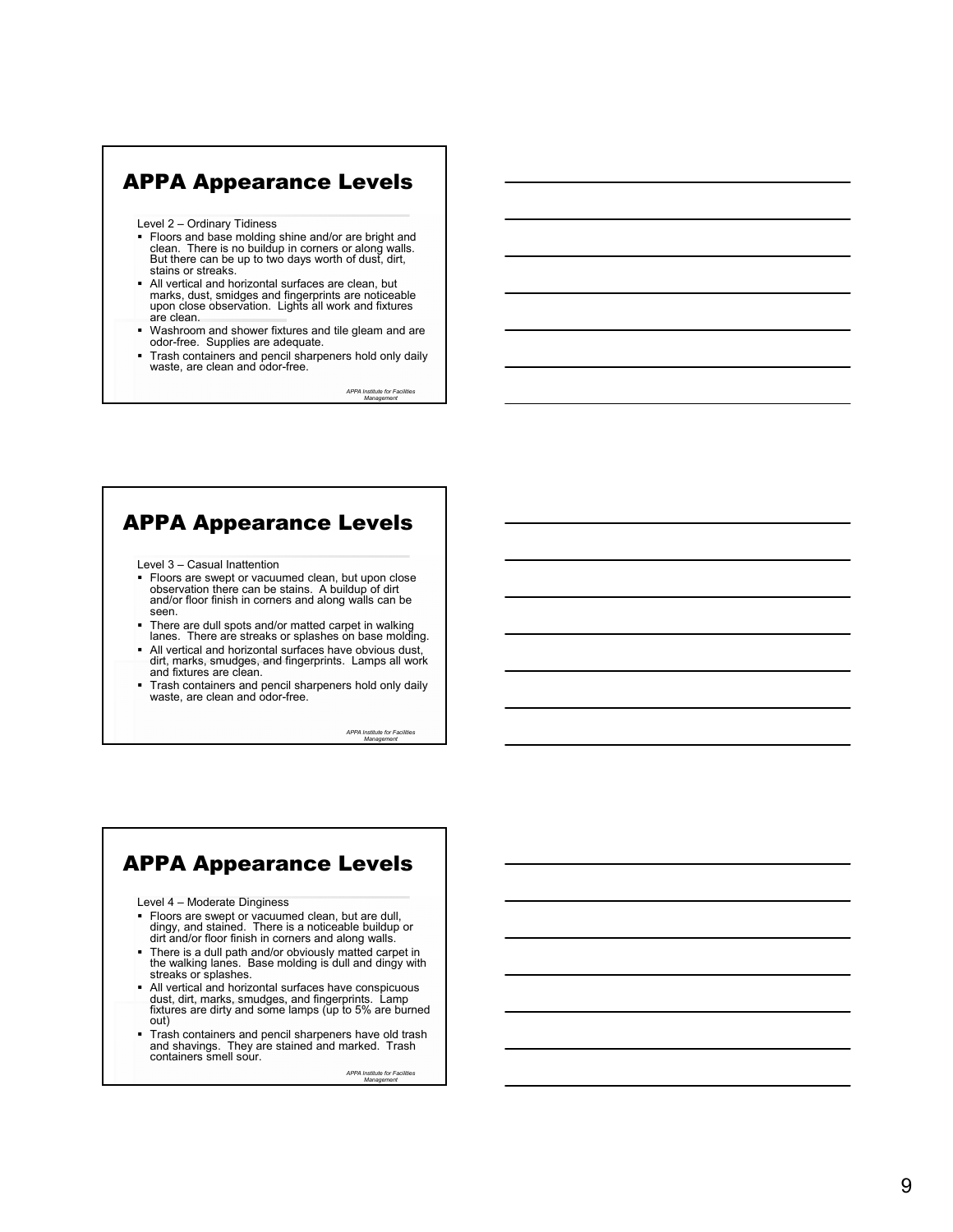# APPA Appearance Levels

Level 5 – Unkempt Neglect

- Floors and carpets are dull, dirty, scuffed and/or matted. There is a conspicuous buildup of old dirt and/or floor finish in corners and along walls. Base molding is dirty, stained and streaked. Gum, stains, dirt, dust balls and trash are broadcast.
- All vertical and horizontal surfaces have major accumulations of dust, dirt, smudges, and fingerprints, all of which will be difficult to remove. Lack of attention is obvious.
- Light fixtures are dirty with dust balls and flies, Many lamps (more than 5% are burned out).
- Trash containers and pencil sharpeners overflow. They are stained and marked. Trash containers smell sour.

*APPA Institute for Facilities Management*



### Fundamental: **Organization**

- Match shifts to potential work force and work to be done
- Union vs non-union
- **Special Crews**
- Team Cleaning/Modified Team Cleaning/Zones
- Academic….athletic….residential life….food service….commons….laboratory….agriculture facilities…special facilities……
- In-house vs outsourced or combination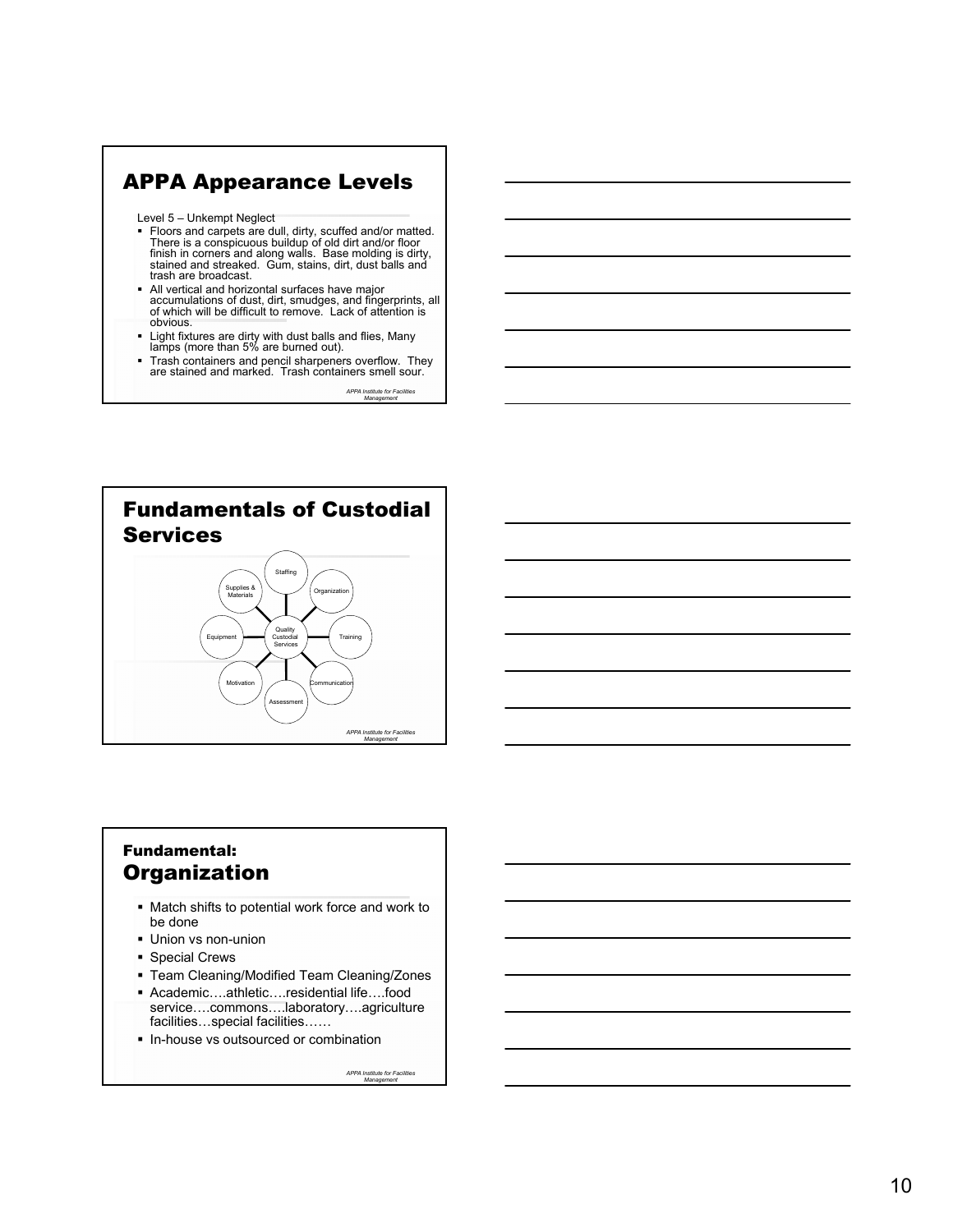#### **Organization** At the top . . . . . the Manager

- A Student never stop learning and asking questions
- An Advocate/Teacher tell the story and tell it well ■ A Barometer
- 
- A Consultant develop relationships with construction side
- A Communicator 360 degrees
- An Assessor defining expectations
- A Facilitator developing relationships

*APPA Institute for Facilities Management*

#### **Organization** Next level . . . . . . . the Supervisor

- Must receive initial and continuing training
- Must be in the know
- Can be barricade or bridge in disciplinary actions
- Day to Day and Hour to Hour quality assurance
- Will filter/translate departmental and manager priorities
- Working or not? Assigned area to clean?
- Responsible for training/coordinated with trainer?
- **Must be given and accept responsibility**



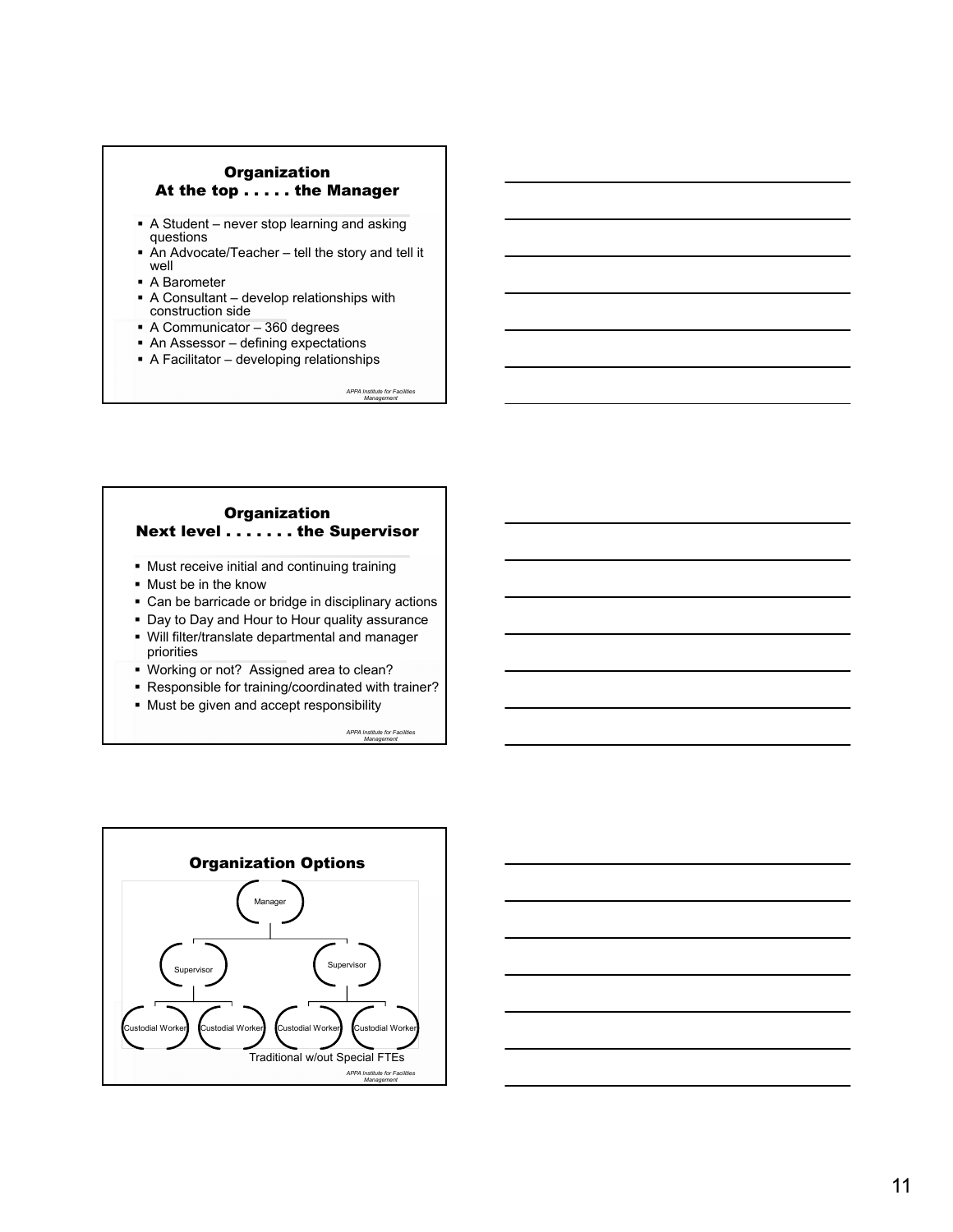









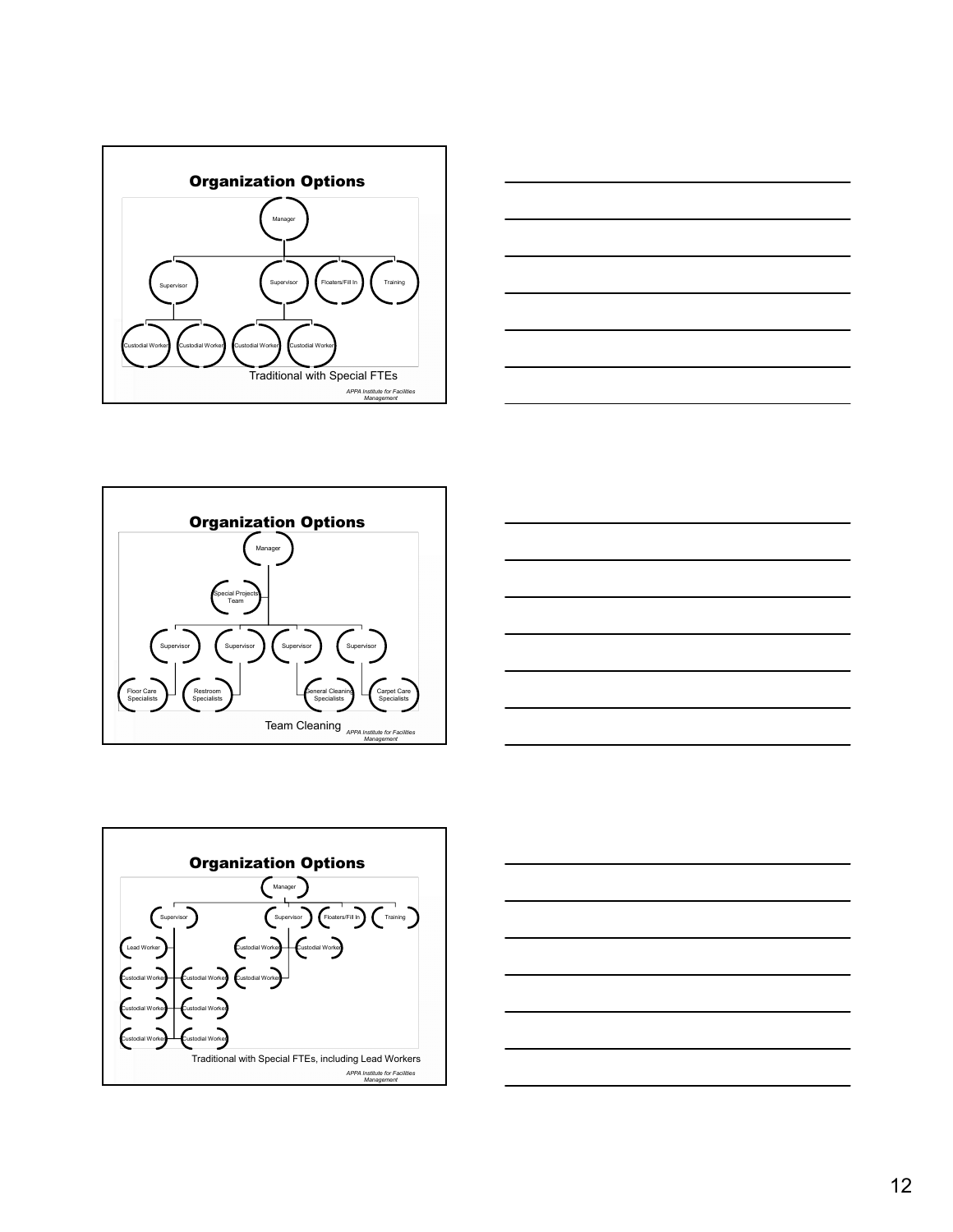









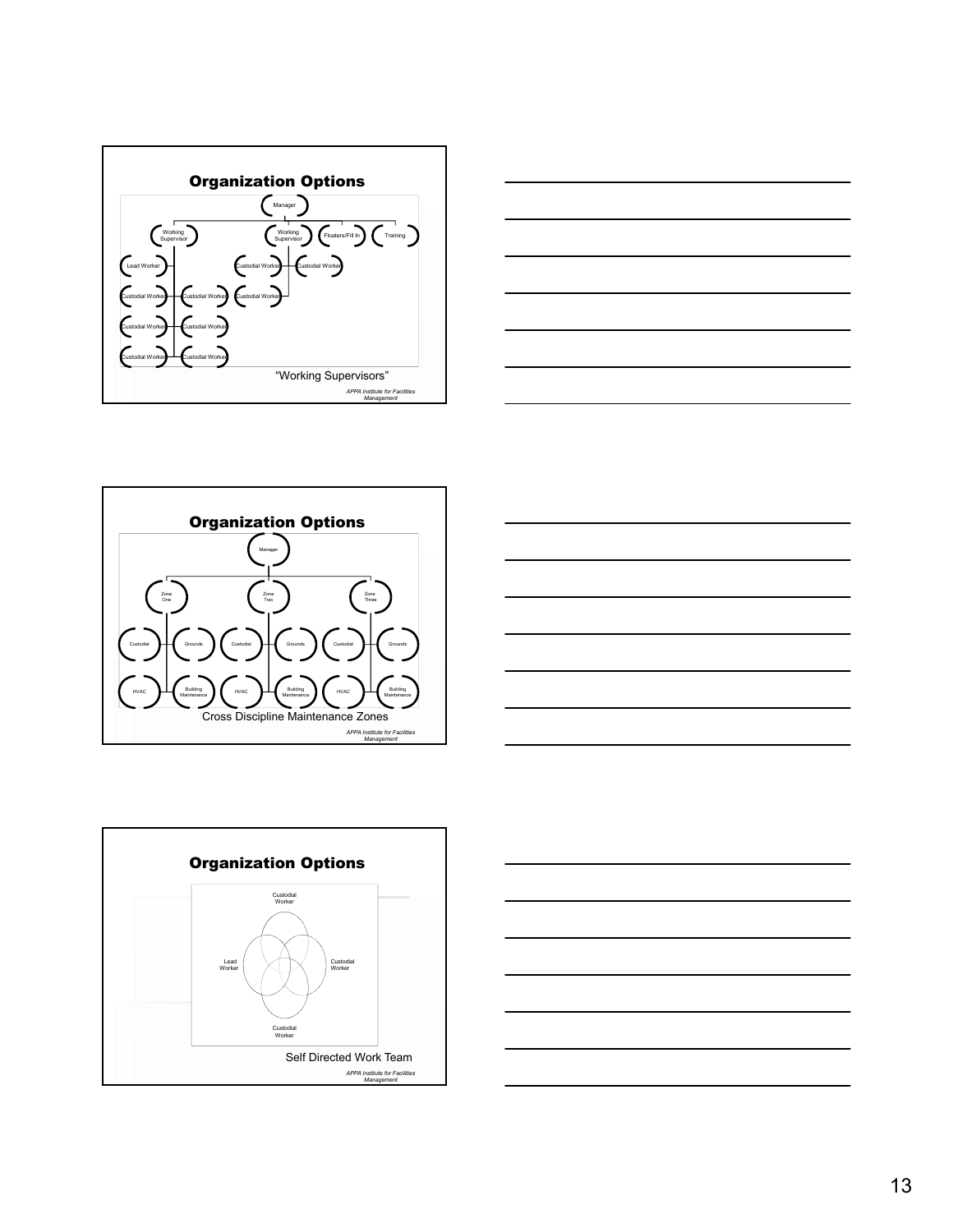



### Fundamental: **Training**

- **Integrate frequencies/standards**
- The importance of supervisory training
- Assign as an accountability
- Not just about new products/equipment
- Requires resources and commitment
- Safety training (MSDS, PSE, lab safety, etc)

*APPA Institute for Facilities Management*

### More on Training

- **Timely and Specific**
- Consistent and Frequent
- Use both hands-on and classroom setting
- Use both text and pictures
- **Program for new employee's training and** continuing education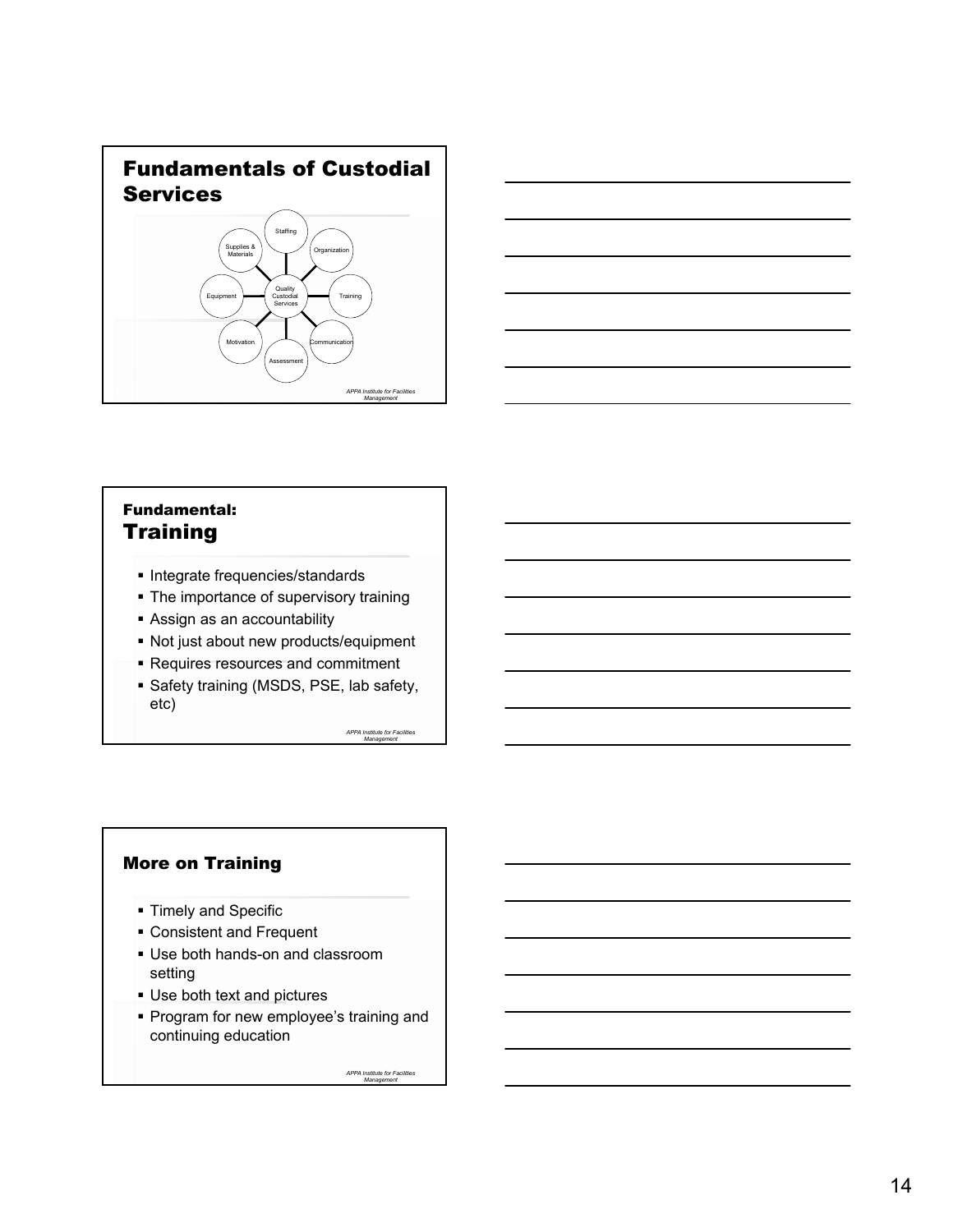



### Fundamental: Communication

- With employees
- With customers
- With decision makers
- **In correct form and content**



*Management*



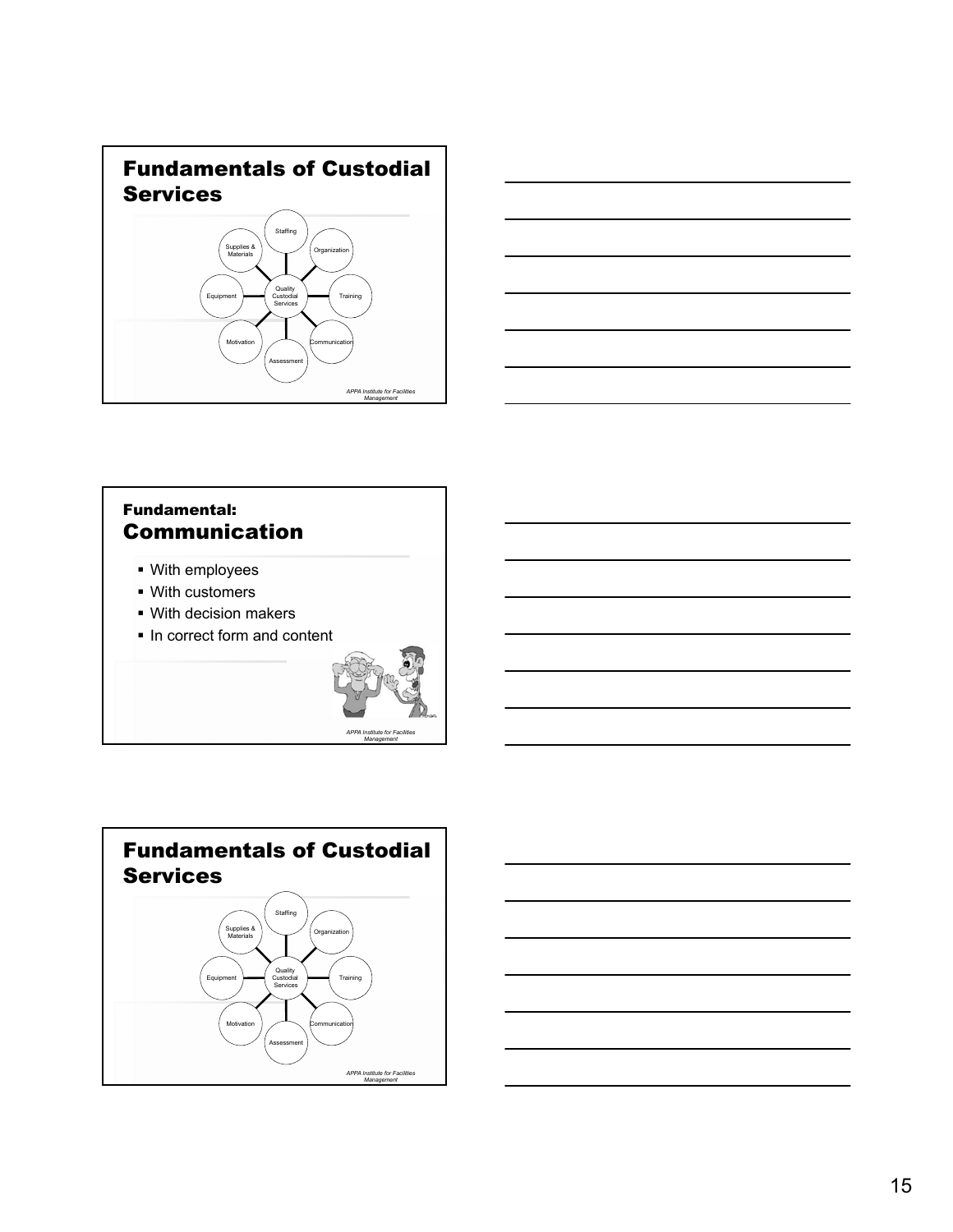### Fundamental: Assessment

- Are service levels documented and published?
- Are cleaning frequencies defined?
- Have we defined "clean"? (quality control)
- Do we have the right equipment job?
- Can we "quantify" our work?
- What are our "green" standards?

*APPA Institute for Facilities Management*

#### Green Cleaning

LEED Credits for Green Credits High Performance Cleaning Program Custodial Effectiveness Assessment Sustainable Cleaning Products and Materials Sustainable Cleaning Equipment Entryway Systems Indoor Integrated Pest Management

*(from LEED Standards for Existing Buildings)*

*APPA Institute for Facilities Management*

### Fundamental: Assessment

- **Is there a system in place for ongoing** operational auditing?
- Are good (automated?) assessment tools in place to make it easy to gather data?
- Are employee performance evaluations done well? Includes goal setting?
- Are job descriptions accurate and understood?
- Do your employees feel valued?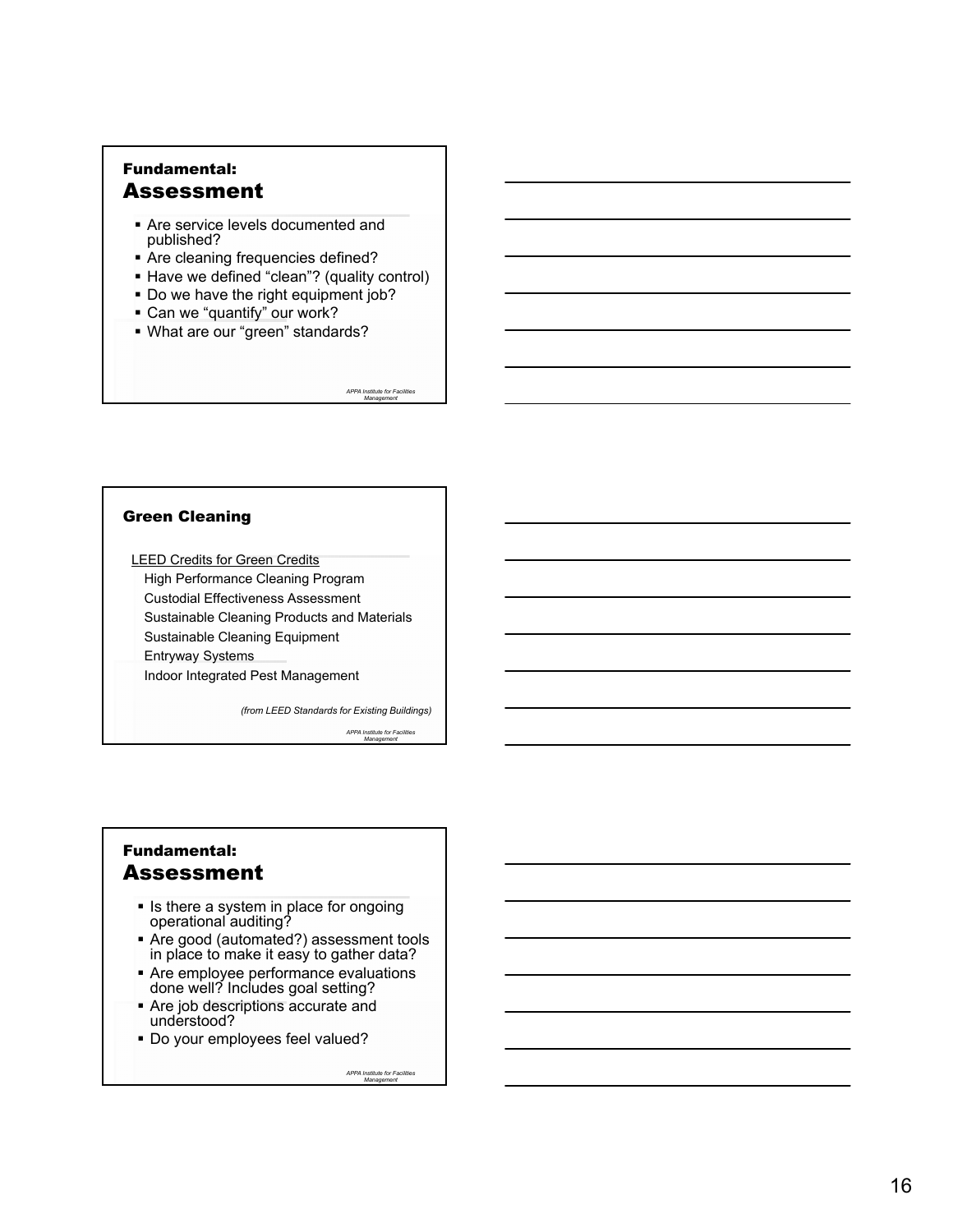### Fundamental: Assessment

PERCEPTIONS are  $F$ reality!

- **How are we viewed within the university** community?
- Do our efforts match public priorities?
- Are customers aware of custodial services? Too aware for the wrong reasons?
- **Are we considered mission critical?**
- Are we watching for.... ready for change?

*APPA Institute for Facilities Management*

## Group Exercise One

The VP needs a proposal for a 20% reduction in staff by Friday.

What ideas do you investigate? What do you propose? What facts can you provide to document the ideas in your proposal?

> *APPA Institute for Facilities Management*

# Group Exercise Two

The VP gives Custodial Services a onetime fund source of \$50,000 providing that you can demonstrate a significant impact.

How do you use the money?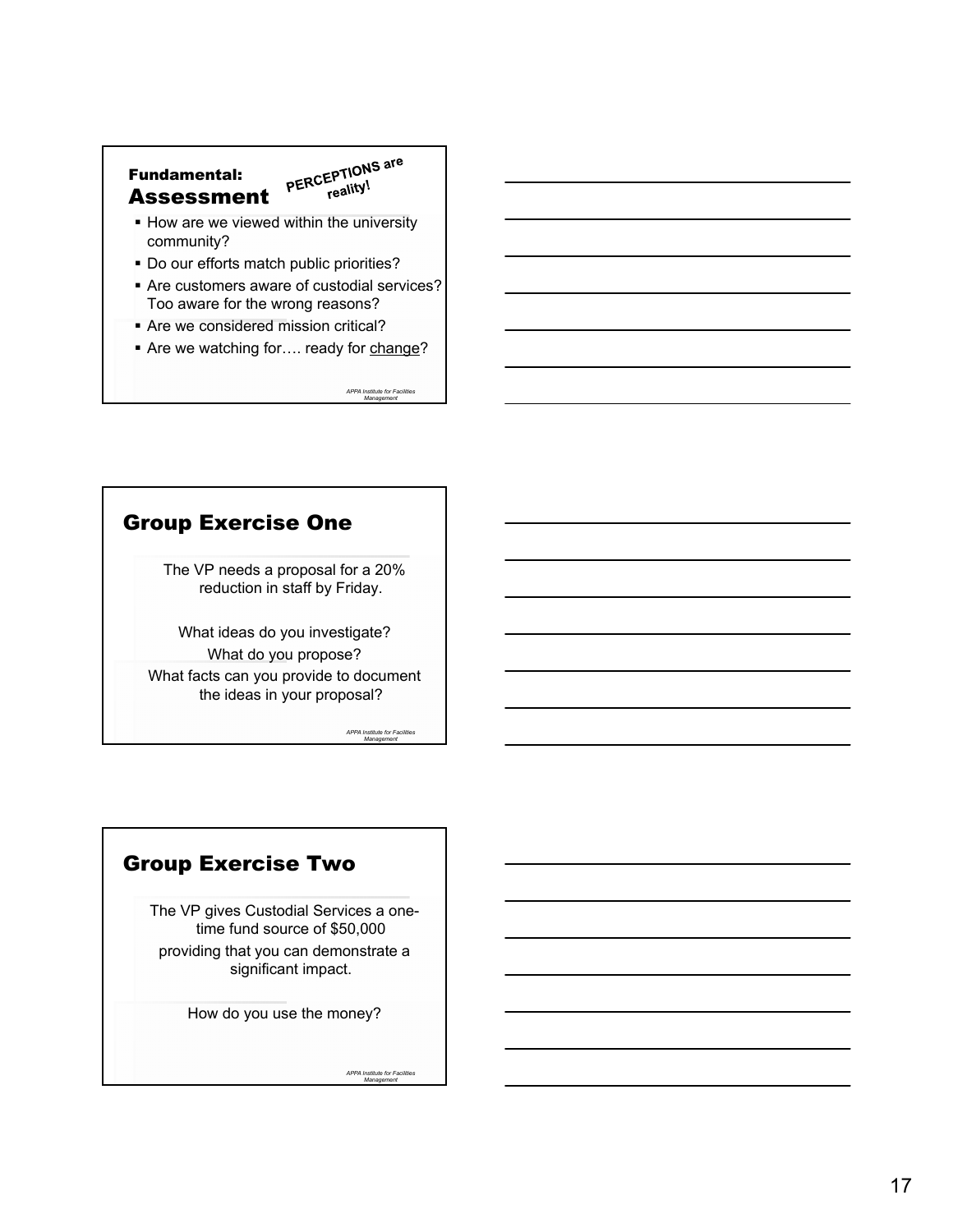# Group Exercise Three

A new office building has just been approved by the legislature.

The VP needs an estimate for annual Custodial Services allocation.

> How do you determine staffing and budget needs?

> > *APPA Institute for Facilities Management*

### Group Exercise Four

A proposed reorganization of facilities services includes reassignment of athletic custodial services (previously an independent operation) to your section (previously serving only academic type space)

The VP needs an estimate for annual Custodial Services allocation increase.

What do you need to provide the estimate? What facts are important?

*APPA Institute for Facilities Management*

# Group Exercise Five

The Custodial Services has a 25% vacancies for over six months.

What do you do?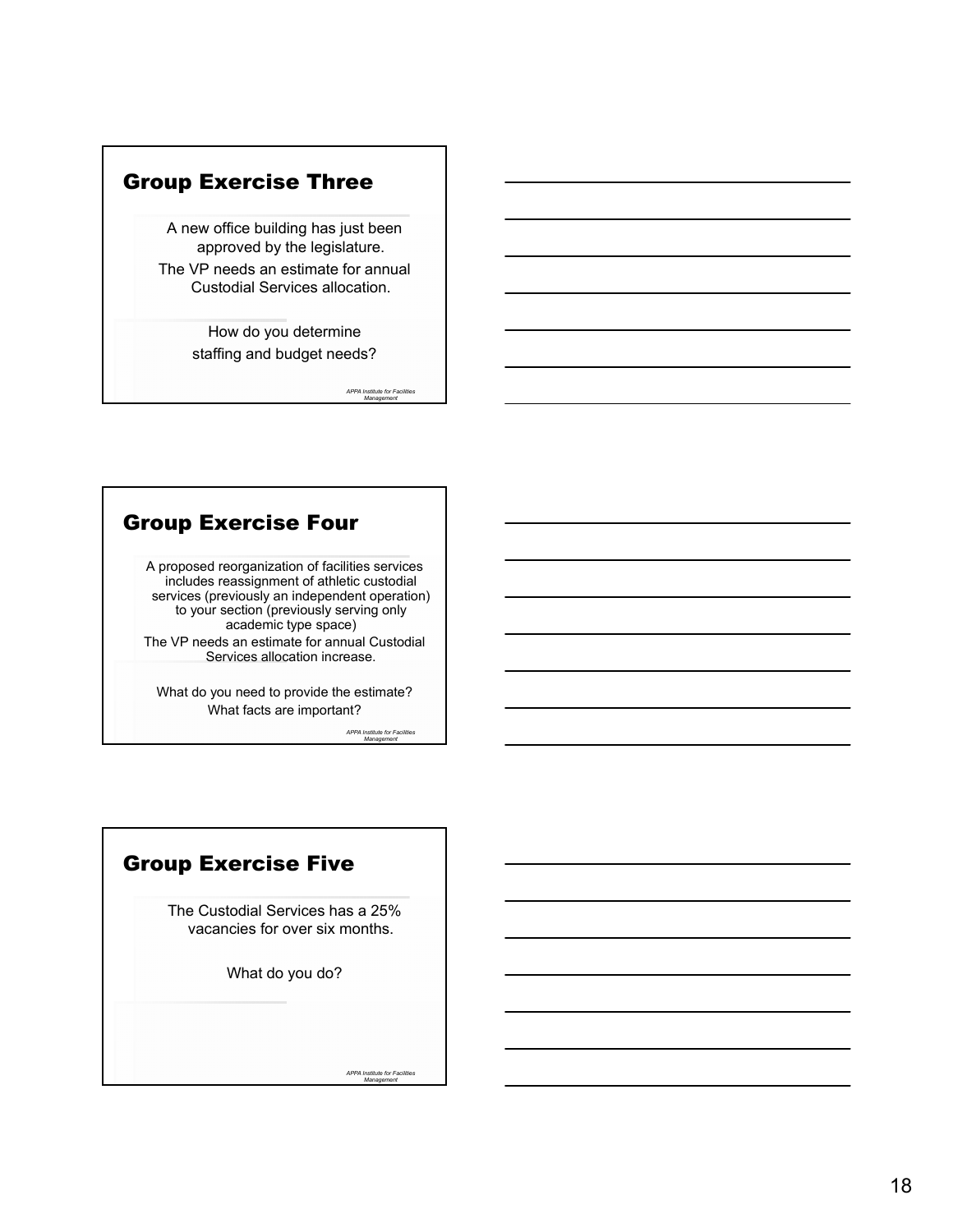

# Group Exercise Seven

In a recent reorganization, you have just been assigned to manage Custodial Services. Although you have been in facilities for years, you have not been directly involved with custodial services.

What do you do to get started?